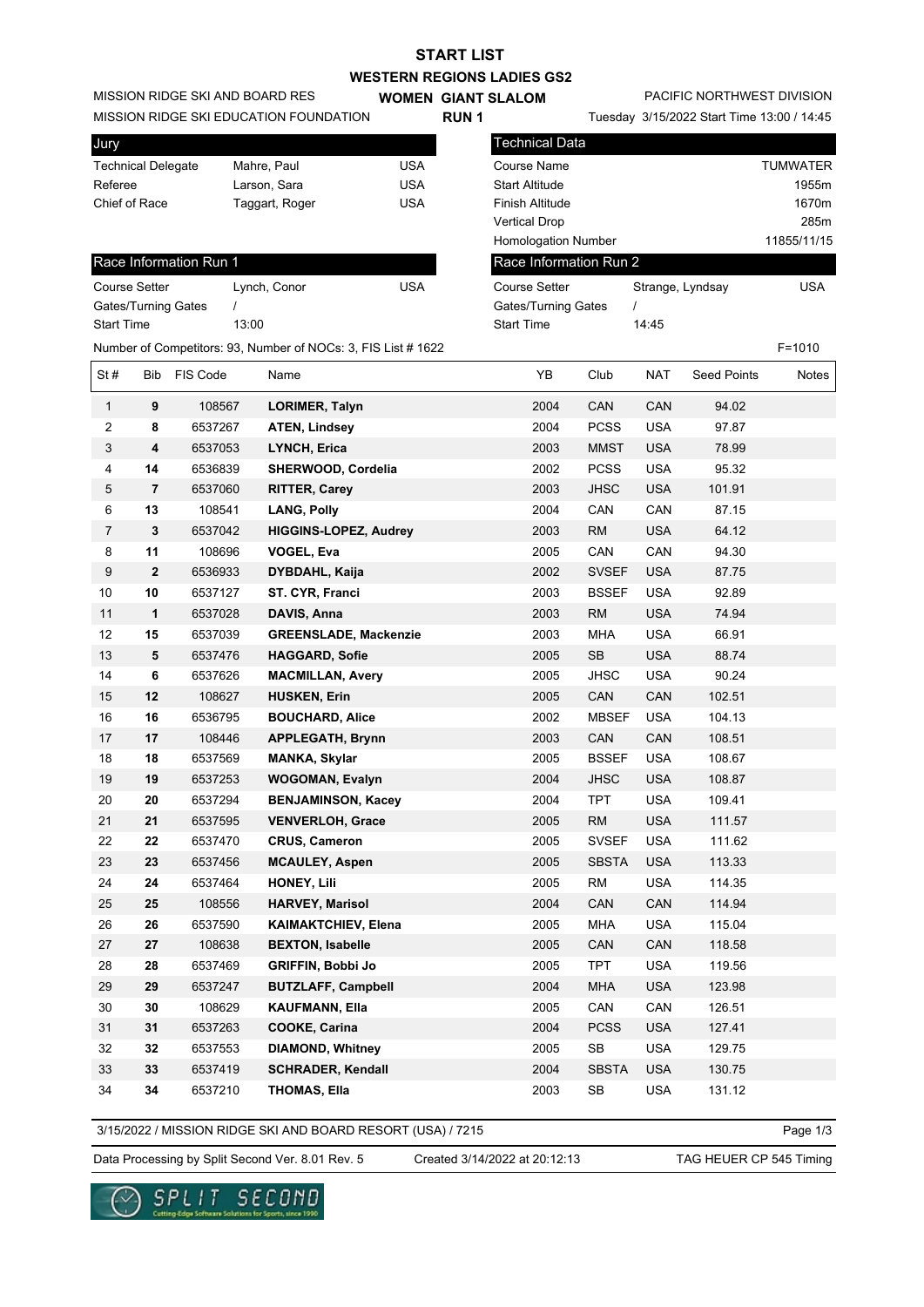## **WESTERN REGIONS LADIES GS2 WOMEN GIANT SLALOM START LIST**

MISSION RIDGE SKI AND BOARD RES

MISSION RIDGE SKI EDUCATION FOUNDATION

**RUN 1**

Tuesday 3/15/2022 Start Time 13:00 / 14:45 PACIFIC NORTHWEST DIVISION

| St#  | Bib        | FIS Code | Name                       | YB   | Club                        | <b>NAT</b> | <b>Seed Points</b> | Notes |
|------|------------|----------|----------------------------|------|-----------------------------|------------|--------------------|-------|
| 35   | 35         | 6537384  | VON MELVILLE, Madison      | 2004 | <b>SPAC</b>                 | <b>USA</b> | 132.75             |       |
| 36   | 36         | 108640   | <b>BROWNLIE, Alexa</b>     | 2005 | CAN                         | CAN        | 135.28             |       |
| 37   | 37         | 6537368  | <b>CARLSON, Lauren</b>     | 2004 | <b>DUL</b>                  | <b>USA</b> | 137.39             |       |
| 38   | 38         | 6537367  | JOHNSON, Winter            | 2004 | <b>BSSEF</b>                | <b>USA</b> | 137.90             |       |
| 39   | 39         | 6537562  | <b>MCLOUGHLIN, Zuri</b>    | 2005 | SB                          | <b>USA</b> | 142.12             |       |
| 40   | 40         | 435496   | SOSNKOWSKI, Sophia         | 2005 | <b>SBSTA</b>                | POL        | 144.38             |       |
| 41   | 41         | 6537121  | <b>SPILLMAN, Emma</b>      | 2003 | <b>TPT</b>                  | <b>USA</b> | 145.76             |       |
| 42   | 42         | 6537353  | <b>BLANDING, Maggie</b>    | 2004 | GIL                         | <b>USA</b> | 147.50             |       |
| 43   | 43         | 108643   | <b>HOLMES, Ries</b>        | 2005 | CAN                         | CAN        | 148.57             |       |
| 44   | 44         | 6537547  | <b>GRIES, Alyssa</b>       | 2005 | ASC                         | <b>USA</b> | 150.43             |       |
| 45   | 45         | 6537492  | <b>KRAGT, Abigail</b>      | 2005 | $\boldsymbol{\mathsf{ASC}}$ | <b>USA</b> | 152.26             |       |
| 46   | 46         | 6537452  | <b>TRAVIS, Morrison</b>    | 2005 | <b>PCSS</b>                 | <b>USA</b> | 152.89             |       |
| 47   | 47         | 6537285  | <b>WILLETT, Shelby</b>     | 2004 | <b>MRT</b>                  | <b>USA</b> | 153.71             |       |
| 48   | 48         | 6537322  | <b>WOLF, Emma</b>          | 2004 | GIL                         | <b>USA</b> | 158.67             |       |
| 49   | 49         | 108659   | <b>HEISZ, Jamie</b>        | 2005 | CAN                         | CAN        | 159.28             |       |
| 50   | 50         | 6537491  | <b>WALDEN, Lillie</b>      | 2005 | <b>PCSS</b>                 | <b>USA</b> | 159.61             |       |
| 51   | 51         | 6537509  | RITCHIE, Brenna            | 2005 | <b>TPT</b>                  | <b>USA</b> | 160.07             |       |
| 52   | 52         | 6537460  | <b>MORRIS, Charlotte</b>   | 2005 | <b>RM</b>                   | <b>USA</b> | 161.18             |       |
| 53   | 53         | 6537343  | <b>EBERLE, Claire</b>      | 2004 | <b>TPT</b>                  | <b>USA</b> | 164.19             |       |
| 54   | 54         | 6537545  | <b>BROWN, Lili</b>         | 2005 | <b>BSSEF</b>                | <b>USA</b> | 165.73             |       |
| 55   | 55         | 6537278  | TAL, Noga                  | 2004 | <b>MRT</b>                  | <b>USA</b> | 168.91             |       |
| 56   | 56         | 108657   | <b>COPPING, Katyanna</b>   | 2005 | CAN                         | CAN        | 169.65             |       |
| 57   | 57         | 6537234  | <b>CORDRY, Hailey</b>      | 2004 | <b>MAC</b>                  | <b>USA</b> | 171.30             |       |
| 58   | 58         | 6537273  | <b>HARMAN, Reese</b>       | 2004 | SB                          | <b>USA</b> | 173.80             |       |
| 59   | 59         | 6537298  | FLOOD, Jordan              | 2004 | <b>SBSTA</b>                | <b>USA</b> | 174.92             |       |
| 60   | 60         | 6537019  | <b>SLUCKY, Sophia</b>      | 2003 | <b>TPT</b>                  | <b>USA</b> | 177.92             |       |
| 61   | 61         | 108652   | SMITH, Jacqueline          | 2005 | CAN                         | CAN        | 178.08             |       |
| 62   | 62         | 6537361  | GREGORY, Sadie             | 2004 | SB                          | <b>USA</b> | 180.55             |       |
| 63   | 64         | 6537300  | <b>BERGERSON, Anja</b>     | 2004 | <b>TAS</b>                  | <b>USA</b> | 182.50             |       |
| 64   | 65         | 6537385  | HASSELBACH, Shea           | 2004 | <b>MBSEF</b>                | <b>USA</b> | 188.54             |       |
| 65   | 66         | 6537526  | <b>THOMPSON, Gwendalyn</b> | 2005 | <b>SRSEF</b>                | <b>USA</b> | 188.99             |       |
| 66   | 67         | 108644   | <b>HURST, Chloe</b>        | 2005 | CAN                         | CAN        | 189.82             |       |
| 67   | 68         | 6537483  | <b>HUGHES, Meghan</b>      | 2005 | <b>TPT</b>                  | <b>USA</b> | 194.27             |       |
| 68   | 69         | 6537107  | <b>OSGOOD, Charlotte</b>   | 2003 | <b>SVSEF</b>                | <b>USA</b> | 202.72             |       |
| 69   | 70         | 6537496  | <b>PETERS, Emery</b>       | 2005 | <b>PCSS</b>                 | <b>USA</b> | 206.68             |       |
| 70   | 71         | 6537349  | HARGIS, Shyan              | 2004 | ASC                         | <b>USA</b> | 214.77             |       |
| $71$ | 72         | 6537563  | TAYLOR, Savannah           | 2005 | <b>SSRT</b>                 | <b>USA</b> | 225.25             |       |
| 72   | 73         | 6537645  | <b>MCDANIEL, Marian</b>    | 2005 | CAN                         | <b>USA</b> | 228.83             |       |
| 73   | 74         | 6537587  | FORBES, Coral              | 2005 | <b>MHA</b>                  | <b>USA</b> | 233.13             |       |
| 74   | 75         | 6537364  | <b>KRUCKENBERG, Kelsie</b> | 2004 | SB                          | <b>USA</b> | 236.32             |       |
| 75   | 76         | 6537621  | VAP, Morgane               | 2005 | <b>BSSEF</b>                | <b>USA</b> | 238.52             |       |
| 76   | 77         | 6537499  | <b>MENGASON, Hayden</b>    | 2005 | <b>RM</b>                   | <b>USA</b> | 241.24             |       |
| 77   | 78         | 6537529  | DAVIS, Piper               | 2005 | <b>MHA</b>                  | <b>USA</b> | 245.02             |       |
| 78   | 79         | 6537344  | <b>TETI, Mary</b>          | 2004 | <b>SBSTA</b>                | <b>USA</b> | 253.57             |       |
| 79   | ${\bf 80}$ | 6537525  | SHAW, Morgan               | 2005 | <b>MBSEF</b>                | <b>USA</b> | 258.41             |       |

3/15/2022 / MISSION RIDGE SKI AND BOARD RESORT (USA) / 7215

Page 2/3

Data Processing by Split Second Ver. 8.01 Rev. 5 Created 3/14/2022 at 20:12:13 TAG HEUER CP 545 Timing

Created 3/14/2022 at 20:12:13